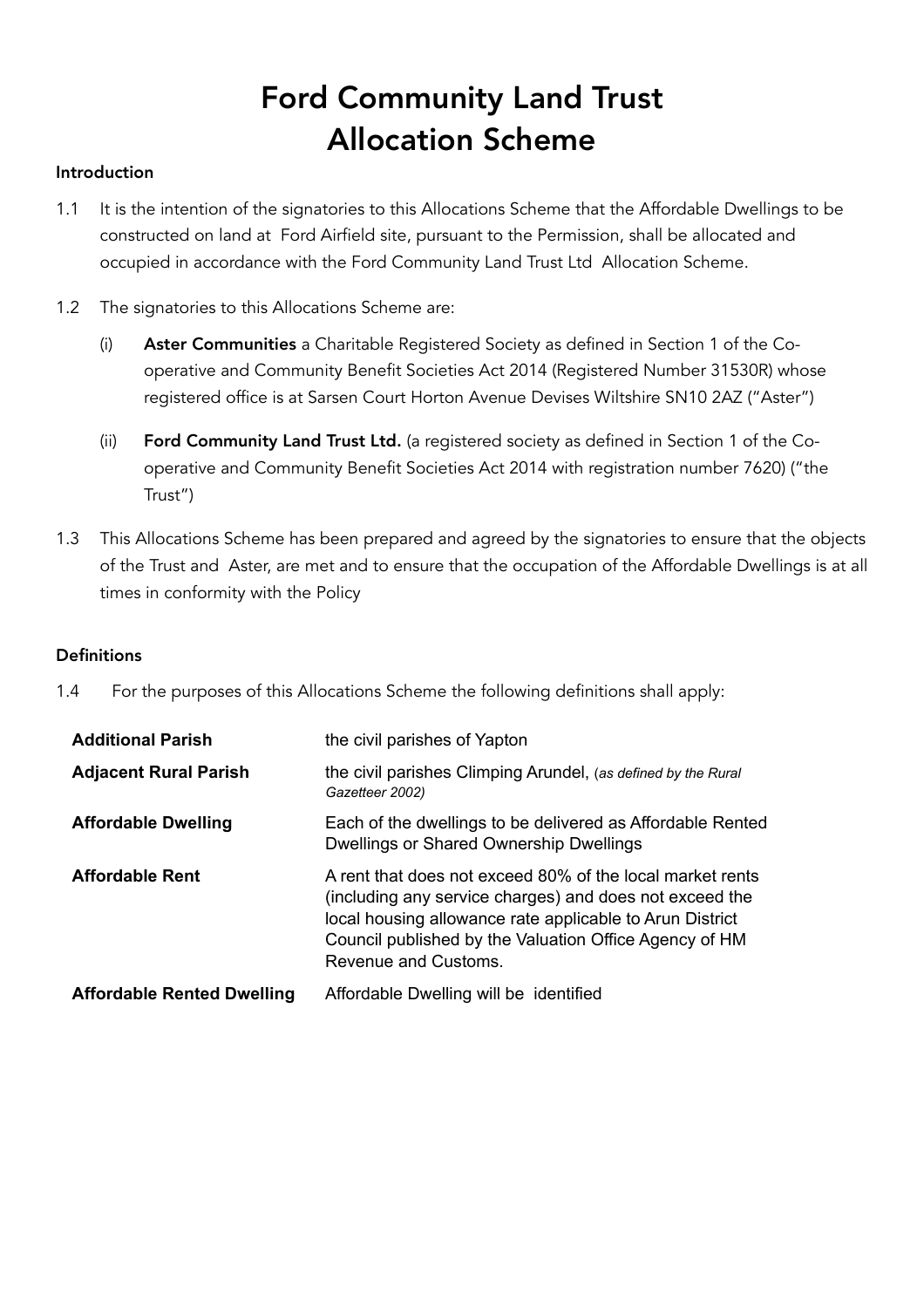| <b>Eligible Household</b>           | a person (together with their spouse or partner, children or<br>dependents) who demonstrates to the reasonable<br>satisfaction of Ford Community Land Trust or its nominee<br>that he/she qualifies under the Allocation Scheme<br>Agreement and this Allocations Scheme to Occupy an<br><b>Affordable Dwelling</b>                                                                       |
|-------------------------------------|-------------------------------------------------------------------------------------------------------------------------------------------------------------------------------------------------------------------------------------------------------------------------------------------------------------------------------------------------------------------------------------------|
| <b>Employed</b>                     | Working in employment or self-employment for at least 16<br>hours per week                                                                                                                                                                                                                                                                                                                |
| <b>Family Member</b>                | Mother, father, sister, brother, grandchild, daughter, son                                                                                                                                                                                                                                                                                                                                |
| <b>Housing Need</b>                 | In need of suitable permanent housing and unable to afford<br>to pay market rents or the open market price for reasonably<br>suitable permanent housing. (As defined by the current Arun<br>District Council Allocations Scheme.)                                                                                                                                                         |
| <b>Initial Advertisement Period</b> | the period of 20 working days, starting from the date an<br>Affordable Rented Dwelling is first advertised for rent<br>PROVIDED ALWAYS that in calculating the period of 20<br>working days, any day or period of days which is more than<br>30 working days before the date upon which the Affordable<br>Rented Dwelling is completed and ready for occupation,<br>shall be disregarded. |
| <b>Parish of Provision</b>          | the civil parish of Ford                                                                                                                                                                                                                                                                                                                                                                  |
| <b>Registered Provider</b>          | a Registered Provider of Social Housing as defined in<br>section 80(2) of the Housing and Regeneration Act 2008                                                                                                                                                                                                                                                                           |

### Primacy of Allocations Scheme

1.5 This Allocations Scheme sets out the process by which Aster will ensure compliance with the requirements of the Allocations Scheme and ensure that any Affordable Dwellings are prioritised for people in housing need with a local connection in perpetuity.

### Affordable Rented Dwellings

1.6 Applicants will be required to demonstrate to the reasonable satisfaction of the Ford Community Land Trust or its nominee that, as at the date of application, they qualify as an Eligible Household , in that they are in Housing Need and either:

### Priority 1

- (i) They currently live in the Parish of Provision having done so throughout the previous 5 years; or
- (ii) They have lived in the Parish of Provision for a period of 5 years, but have moved away at some time in the past 3 years; or
- (iii) They have a strong local connection to the Parish of Provision, for example:
	- they are Employed in the Parish of Provision or their work is primarily carried out in that parish, having done so for a continuous period of at least 2 years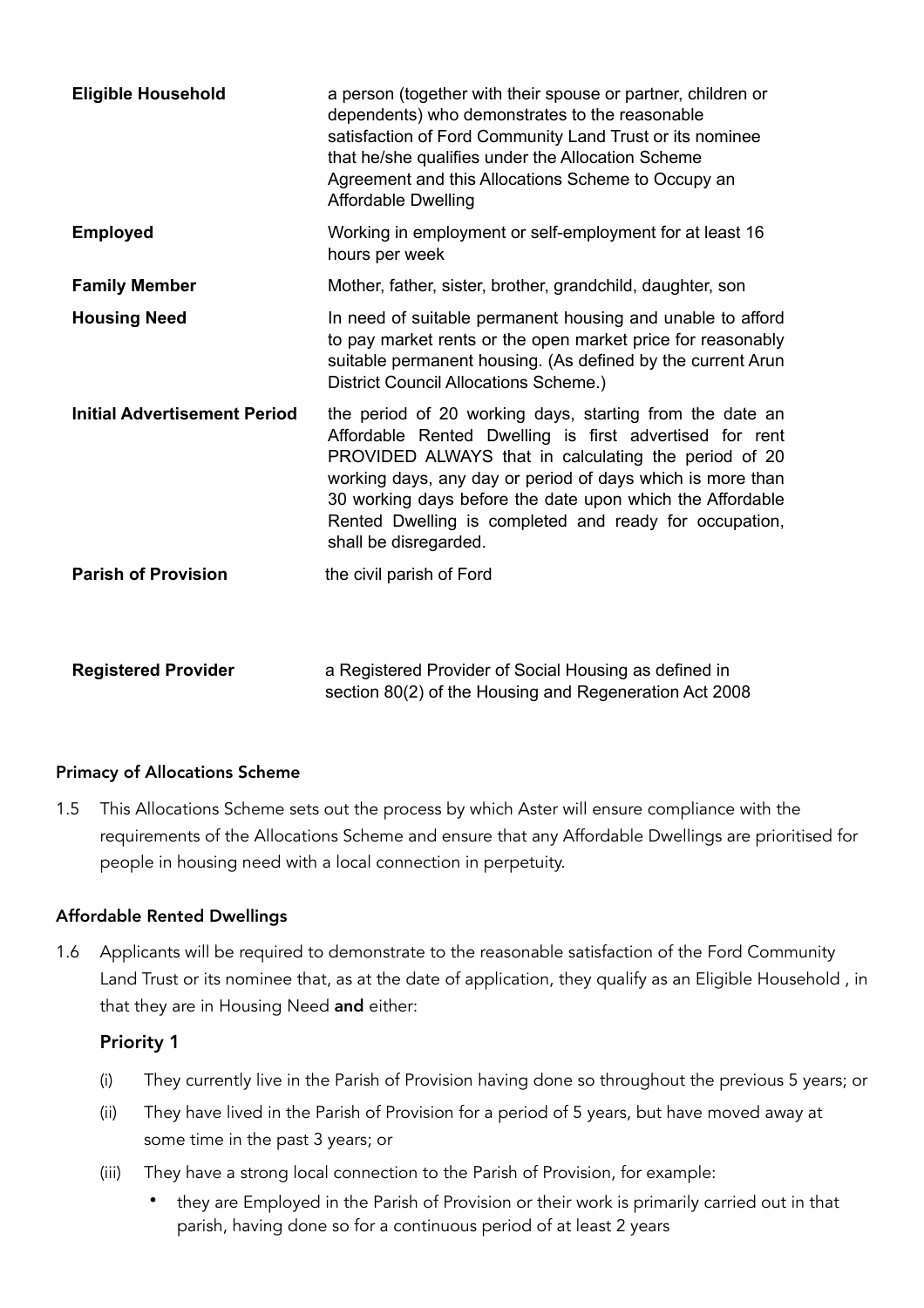- they have a Family Member living in the Parish of Provision who has done so for a continuous period of at least 5 years.
- a significant part of their upbringing took place in the Parish of Provision

### Priority 2

- (i) They currently live in an Adjacent Rural Parish having done so throughout the previous 5 years; or
- (ii) They have lived in an Adjacent Rural Parish for a period of 5 years, but have moved away at some time in the past 3 years; or
- (iii) They have a strong local connection to an Adjacent Rural Parish, for example:
	- they are Employed in an Adjacent Rural Parish or their work is primarily carried out in an Adjacent Rural Parish, having done so for a continuous period of at least 2 years
	- they have a Family Member living in an Adjacent Rural Parish who has done so for a continuous period of at least 5 years.
	- a significant part of their upbringing took place in an Adjacent Rural Parish

### Priority 3

- (i) They currently live in an Additional Parish having done so throughout the previous 5 years; or
- (ii) They have lived in an Additional Parish for a period of 5 years, but have moved away at some time in the past 3 years; or
- (iii) They have a strong local connection to Additional Parish, for example:
	- they are Employed in an Additional Parish or their work is primarily carried out in an Adjacent Rural Parish, having done so for a continuous period of at least 2 years
	- they have a Family Member living in an Additional Parish who has done so for a continuous period of at least 5 years.
	- a significant part of their upbringing took place in an Additional Parish
- 1.7 Ford Community Land Trust will not disqualify the following applicants from Priorities one two or three on the grounds that they do not have a local connection:
	- *a)* members of the Armed Forces and former Service personnel, where the application is made within five years of discharge
	- *b)* bereaved (or divorced or separated) spouses and civil partners of members of the Armed Forces leaving Services Family Accommodation following the death of (or divorce or separation from) their spouse or partner
	- *c)* serving or former members of the Reserve Forces who need to move because of serious injury, medical condition or disability sustained as a result of their service

### Application of Criteria – Affordable Rented Dwellings

1.7 All Applicants shall be required to demonstrate to the reasonable satisfaction of the Ford Community Land Trust or its nominee that, at the time of application they are in Housing Need.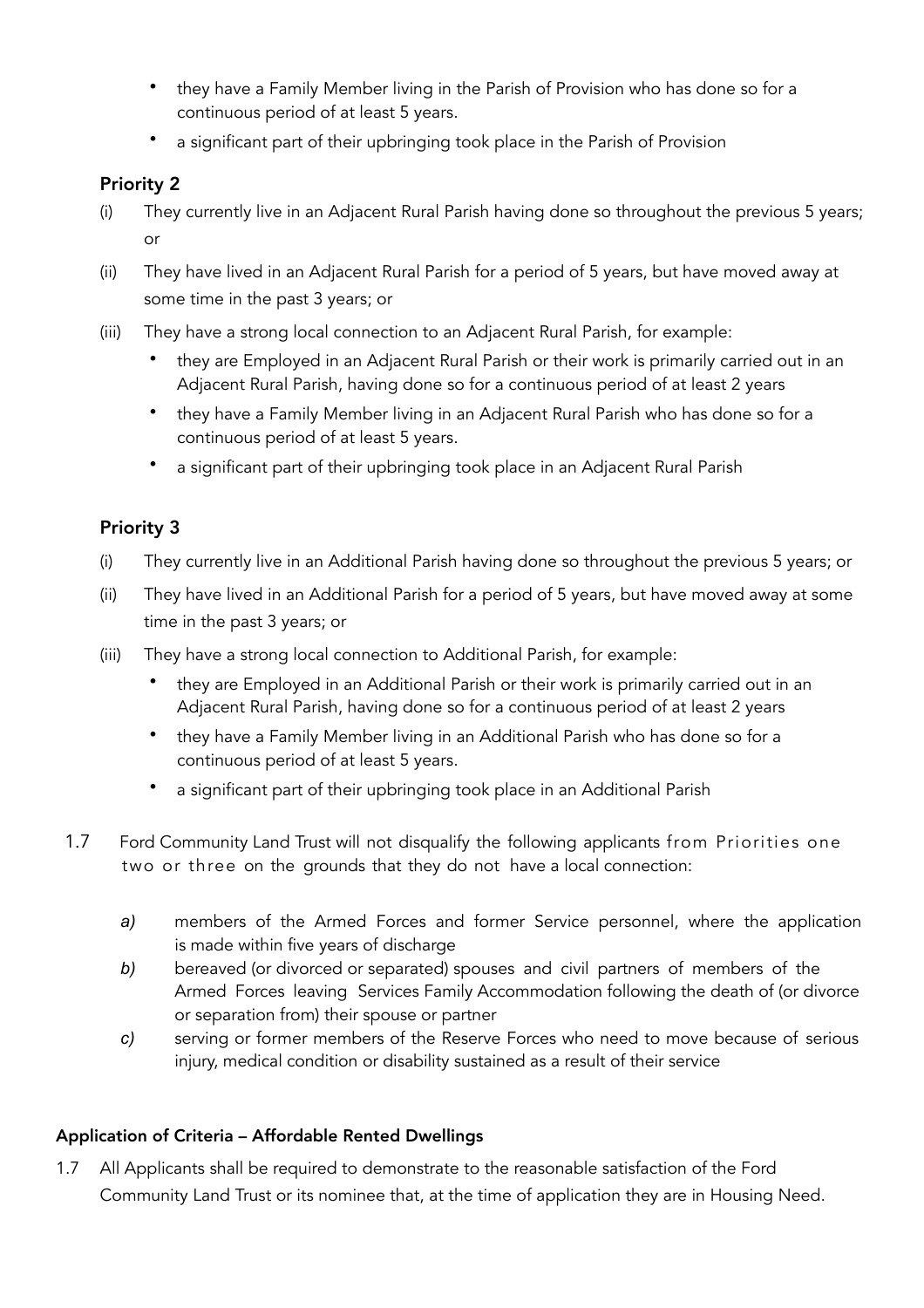- 1.8 Where there are two or more applicants for an Affordable Rented Dwelling who demonstrate that they are in Housing Need, the Affordable Rented Dwelling shall be allocated with applicants in Priority 1 having the highest priority and applicants in Priority 3 having the lowest priority
- 1.9 Where there are two or more Applicants within the same Priority, the deciding factor will be their assessed level of Housing Need as shown in the banding conditions of Arun District Councils Allocations Scheme, (Shown in appendix one) with the highest level of need taking priority; if the assessed level of Housing Need is equal, the property will be allocated to the Applicant who has been registered with Ford Community Land Trust for the longest period of time.
- 1.10 For the purposes of 4.3 above, there shall be no aggregation of separate periods and only an unbroken single period of registration shall be taken into account.

### No Eligible Household can be Found (First Disposal)

- 1.11 The provisions of this paragraph 5 shall apply to the first Disposal of each Affordable Rented Dwelling, but shall not apply to any subsequent Disposals in relation to that Dwelling.
- 1.12 If in relation to the first Disposal of an Affordable Rented Dwelling, the Initial Advertisement Period expires without the Affordable Rented Dwelling being allocated to an Eligible Household, the Affordable Rented Dwelling may be allocated to any person
	- (a) nominated by Arun District Council from their Housing Register
	- (b) they are a required keyworker (as defined by the trust), and
		- they are Employed in Arun District Council Area or their work is primarily carried out in Arun District Council Area,
		- as a keyworker they have obtained employment in the Arun District Council Area

any such person shall be conclusively presumed to be entitled to occupy the Affordable Rented Dwelling

- 1.13 If no person is identified pursuant to 5.2 above, the Affordable Rented Dwelling may be allocated to any person who demonstrates to the reasonable satisfaction of the Ford Community Land Trust or its nominee that they are in Housing Need and any such person shall be conclusively presumed for the purposes of this Deed to be entitled to Occupy the Affordable Rented Dwelling
- 1.14 In the event that an Affordable Rented Dwelling is let pursuant to paragraphs 5.2 or 5.3 above, to a person who is not an Eligible Household, once that persons' tenancy comes to an end, the provisions of the Allocations Scheme relating to Eligible Households shall continue to apply

### No Eligible Household can be Found (Subsequent Disposals)

- 1.15 The provisions of this paragraph 6 shall apply to all Disposals of an Affordable Rented Dwelling subsequent to the first (initial) Disposal
- 1.16 The Affordable Rented Dwelling shall be advertised in accordance with paragraph 11 of this Scheme for not less than 5 working days.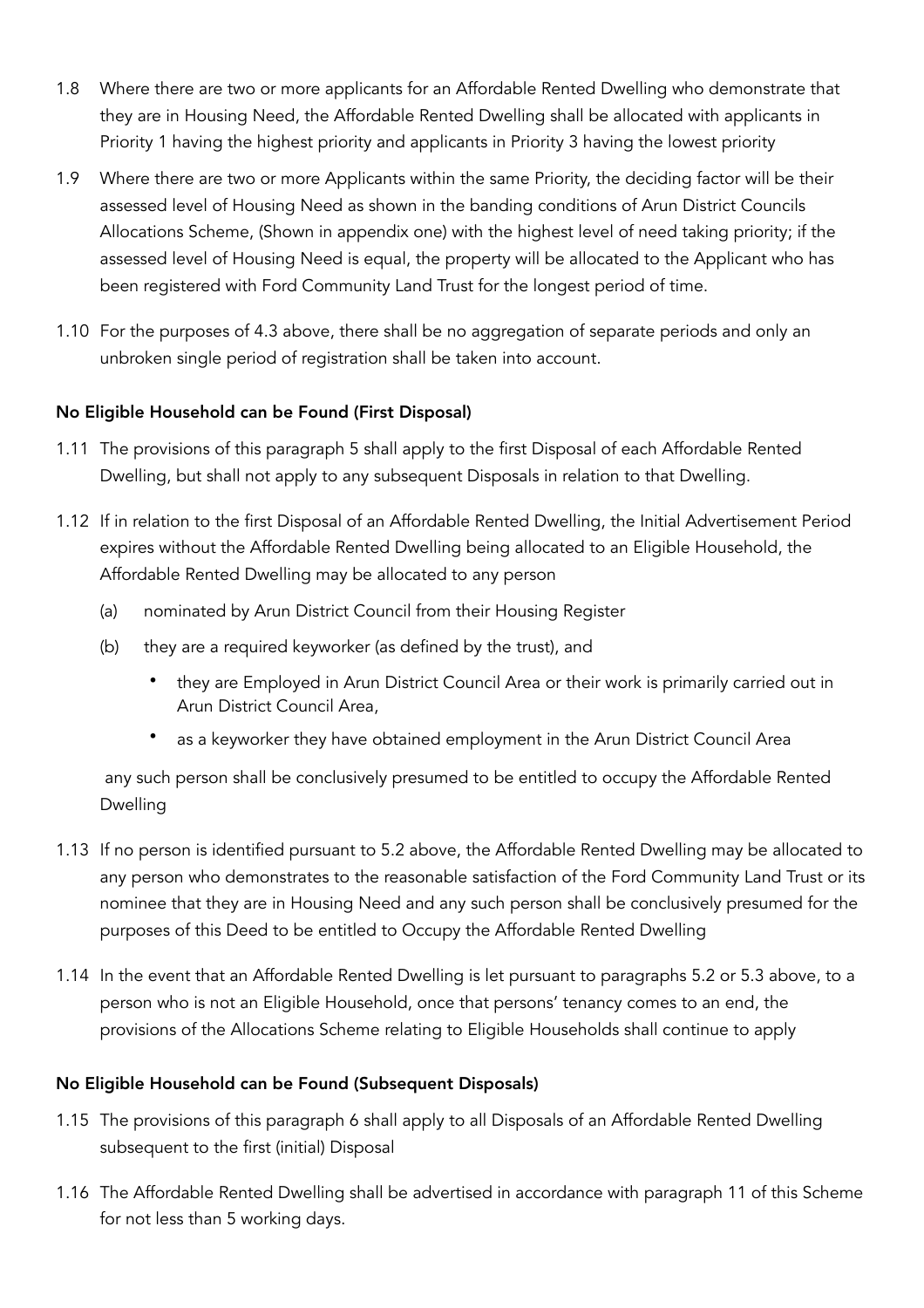- 1.17 If following advertisement there is no suitable Eligible Household to whom the Affordable Rented Dwelling may be allocated, the Affordable Rented Dwelling may be allocated to any person who demonstrates to the reasonable satisfaction of the Ford Community Land Trust or its nominee that they are in Housing Need, and either:
	- (a) they are currently living in Ford Parish, having done so for a continuous period of not less than 12 months: or
	- (b) they have a strong local connection to Ford Parish, for example
		- they are Employed in Ford Parish or their work is primarily carried out in Ford Parish, having done so for a continuous period of at least 2 years
		- they have a Family Member living in Ford Parish who has done so for a continuous period of at least 5 years.
		- a significant part of their upbringing took place in Ford Parish

and any such person shall be conclusively presumed to be entitled to occupy the Affordable Rented Dwelling

- 1.18 If no person is identified pursuant to 6.3 above, the Affordable Rented Dwelling may be allocated to any person who demonstrates to the reasonable satisfaction of the Authority or its nominee that they are in Housing Need and any such person shall be conclusively presumed for the purposes of this Deed to be entitled to Occupy the Affordable Rented Dwelling
- 1.19 In the event that an Affordable Rented Dwelling is let pursuant to paragraphs 6.3 or 6.4 above, to a person who is not an Eligible Household, once that persons' tenancy comes to an end, the provisions of the Allocations Scheme relating to Eligible Households shall continue to apply.

### Shared Ownership Dwellings

- 1.20 A Shared Ownership Dwelling shall only be let pursuant to a shared ownership lease or as an Affordable Rented Dwelling let at an Affordable Rent.
- 1.21 No shared ownership lease shall be executed in respect of a Shared Ownership Dwelling and no estate or interest in any Shared Ownership Dwelling shall be Disposed of whereby any person may be permitted to acquire more than eighty percent (80%) of the equity of the Shared Ownership Dwelling
- 1.22 No estate or interest in any Shared Ownership Dwelling (other than a tenancy, a mortgage or a charge) shall be Disposed of without securing that:
	- (a) the Ford Community Land Trust and Aster Communities are notified in writing seven days prior to advertising or marketing the Shared Ownership Dwelling for Disposal
	- (b) all sales particulars produced in respect of the Shared Ownership Dwelling state that the restrictions on occupancy and tenure will be effective to bind all future owners and occupiers.

### Persons who may occupy a Shared Ownership Dwelling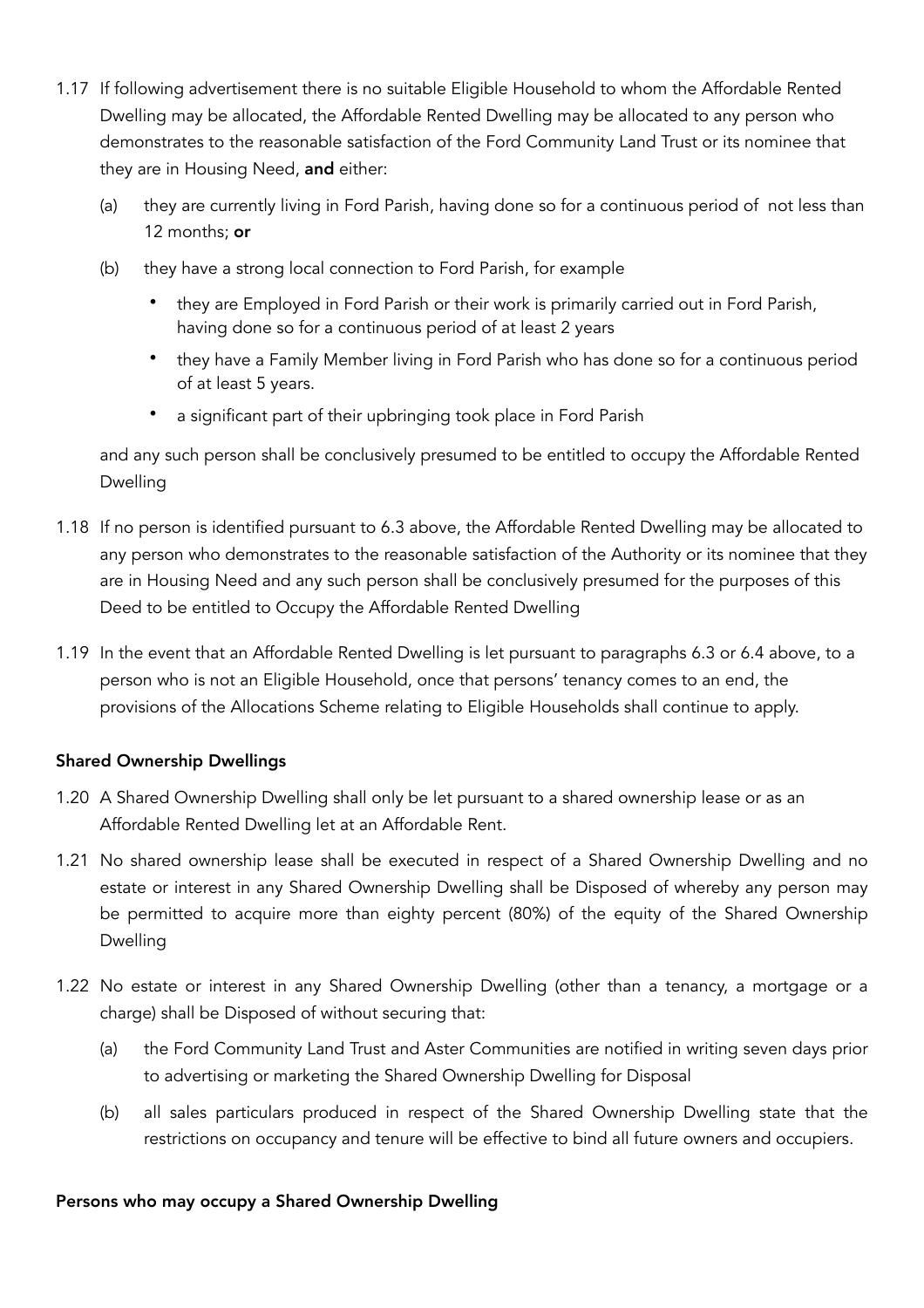1.23 Applicants will be required to demonstrate to the reasonable satisfaction of the Ford Community Land Trust or its nominee that, as at the date of application, they qualify as an Eligible Household, in that they are in Housing Need and either:

### Priority 1

- (i) They currently live in the Parish of Provision having done so throughout the previous 5 years; or
- (ii) They have lived in the Parish of Provision for a period of 5 years, but have moved away at some time in the past 3 years; or
- (iii) They have a strong local connection to the Parish of Provision, for example:
	- they are Employed in the Parish of Provision or their work is primarily carried out in that parish, having done so for a continuous period of at least 2 years
	- they have a Family Member living in the Parish of Provision who has done so for a continuous period of at least 5 years.
	- a significant part of their upbringing took place in the Parish of Provision

### Priority 2

- (i) They currently live in an Adjacent Rural Parish having done so throughout the previous 5 years; or
- (ii) They have lived in an Adjacent Rural Parish for a period of 5 years, but have moved away at some time in the past 3 years; or
- (iii) They have a strong local connection to an Adjacent Rural Parish, for example:
	- they are Employed in an Adjacent Rural Parish or their work is primarily carried out in an Adjacent Rural Parish, having done so for a continuous period of at least 2 years
	- they have a Family Member living in an Adjacent Rural Parish who has done so for a continuous period of at least 5 years.
	- a significant part of their upbringing took place in an Adjacent Rural Parish

### Priority 3

- (i) They currently live in an Additional Parish having done so throughout the previous 5 years; or
- (ii) They have lived in an Additional Parish for a period of 5 years, but have moved away at some time in the past 3 years; or
- (iii) They have a strong local connection to Additional Parish, for example:
	- they are Employed in an Additional Parish or their work is primarily carried out in an Adjacent Rural Parish, having done so for a continuous period of at least 2 years
	- they have a Family Member living in an Additional Parish who has done so for a continuous period of at least 5 years.
	- a significant part of their upbringing took place in an Additional Parish
- 1.24 Ford Community Land Trust will not disqualify the following applicants from Priorities one two or three on the grounds that they do not have a local connection:
	- *a)* members of the Armed Forces and former Service personnel, where the application is made within five years of discharge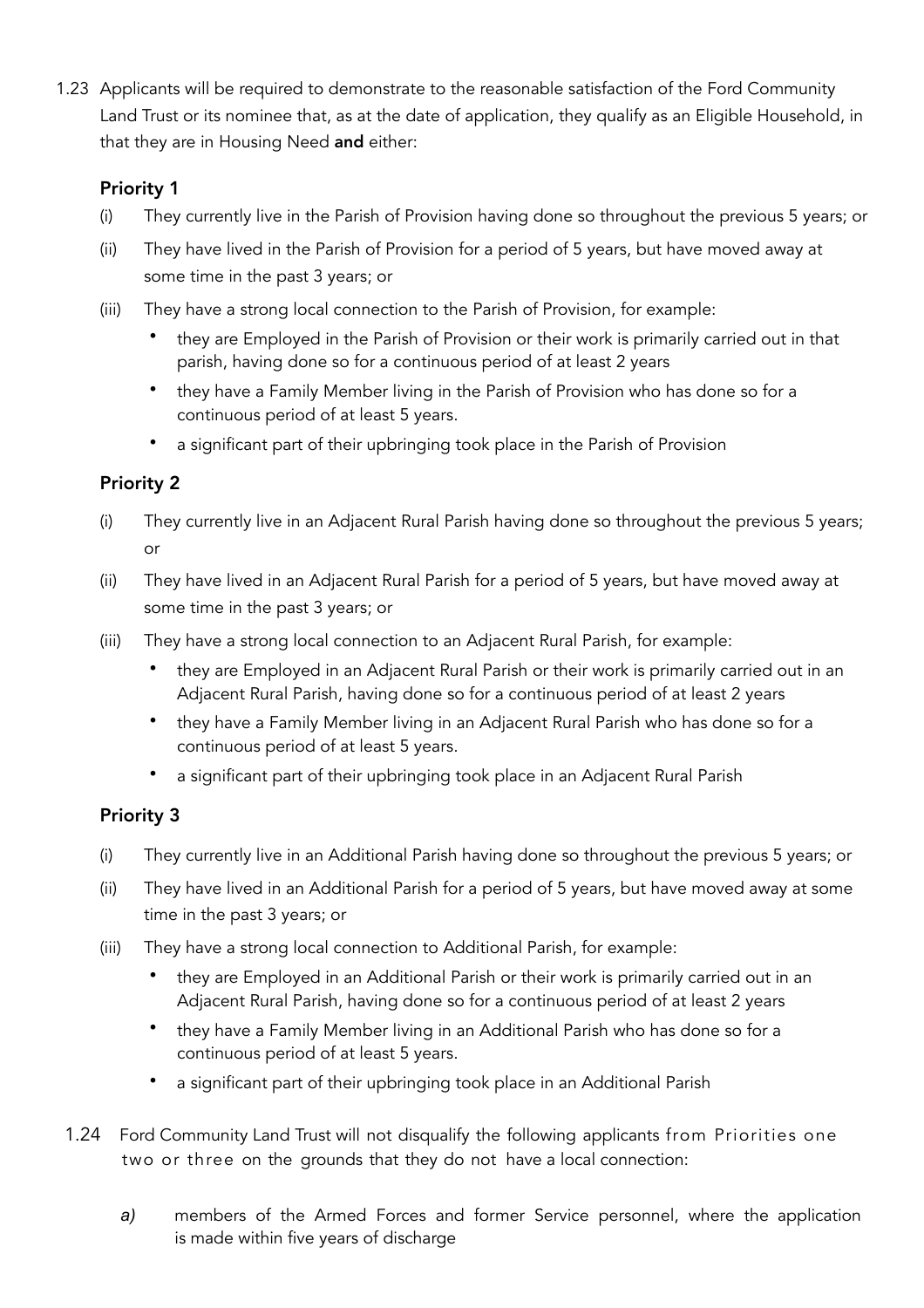- *b)* bereaved (or divorced or separated) spouses and civil partners of members of the Armed Forces leaving Services Family Accommodation following the death of (or divorce or separation from) their spouse or partner
- *c)* serving or former members of the Reserve Forces who need to move because of serious injury, medical condition or disability sustained as a result of their service

### No Eligible Household can be Found

- 1.25 If upon the expiry of the period of 3 calendar months, starting from the date a Shared Ownership Dwelling is first marketed for sale, no Eligible Household has completed a contract to purchase the occupier's equity share, the Shared Ownership Dwelling may be Disposed of to any person who demonstrates to the reasonable satisfaction of the Ford Community Land Trust or its nominee that they are in Housing Need, and either:
	- (a) they are currently living in Arun District Council Area, having done so for a continuous period of not less than 12 months; or
	- (b) they have a strong local connection to Arun District Council Area, for example
		- they are Employed in Arun District Council Area or their work is primarily carried out in Arun District Council Area, having done so for a continuous period of at least 2 years
		- they have a Family Member living in Arun District Council Area who has done so for a continuous period of at least 5 years.
		- a significant part of their upbringing took place in Arun District Council Area

and any such person shall be conclusively presumed to be entitled to occupy the Shared Ownership Dwelling.

- 1.26 If upon the expiry of a period of 6 calendar months, starting on the date on which a Shared Ownership Dwelling has first been marketed for sale, no person has completed a contract to purchase the occupier's equity share, the Shared Ownership Dwelling may be Disposed to any person reasonably considered by the Ford Community Land Trust or its nominee to be in Housing Need and any such person shall be conclusively presumed to be entitled to occupy the Shared Ownership Dwelling
- 1.27 In the event that a Shared Ownership Dwelling is occupied pursuant to paragraphs 9.1 or 9.2 above, by a person who is not an Eligible Household within the meaning of the Allocations Scheme, once that persons' occupation comes to an end, the provisions of the Allocations Scheme relating to Eligible Households shall continue to apply to all future Disposals and occupiers.

### Supplemental

- 1.28 For the avoidance of doubt, no person shall be permitted to occupy, use or let an Affordable Dwelling as a holiday home, second home, or as short let holiday accommodation.
- 1.29 Nothing in this Schedule shall prevent the occupier of an Affordable Dwelling from permitting any person to occupy a room in that dwelling as a guest, or as a lodger.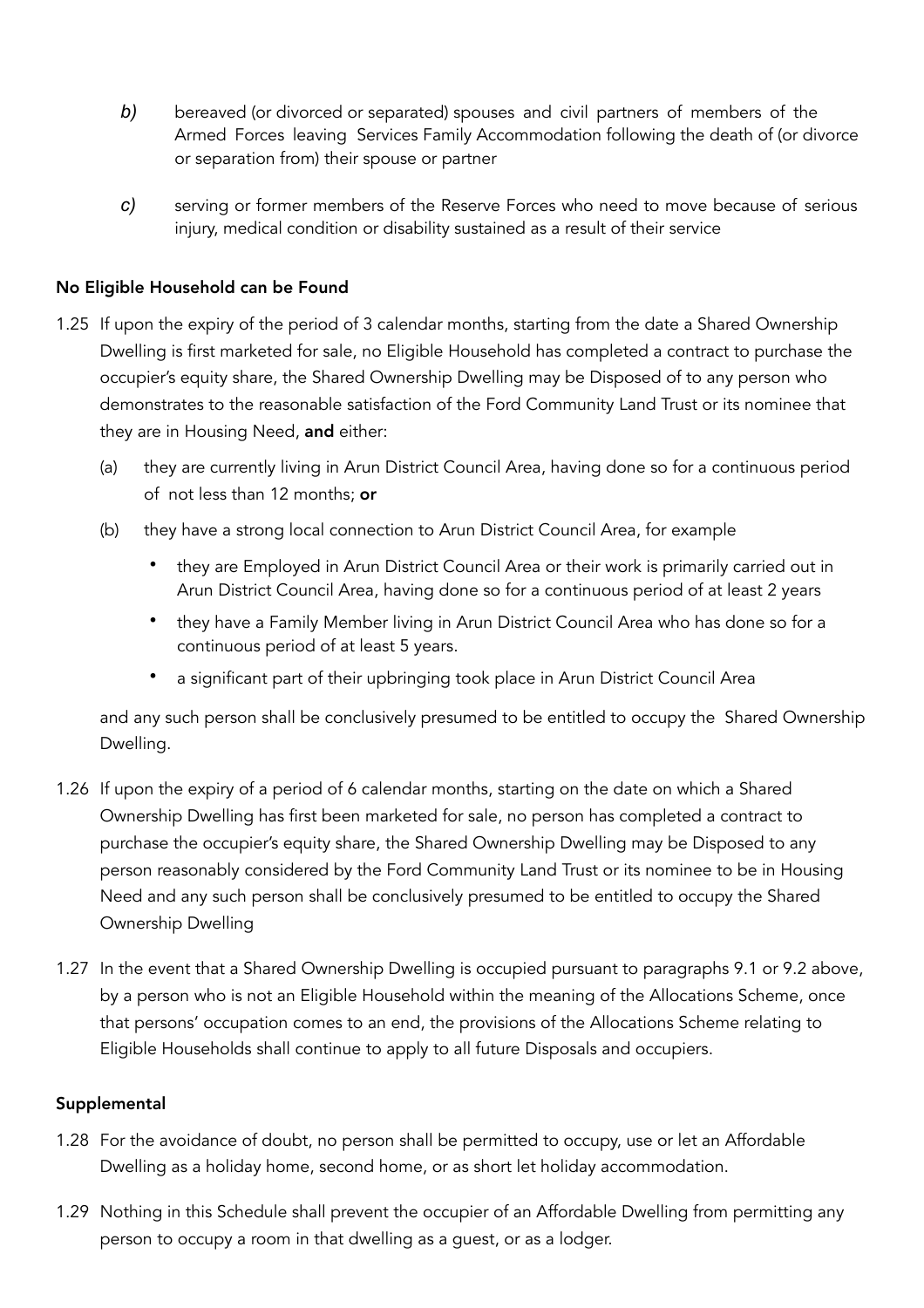#### Advertising Vacancies

- 1.30 On the first lettings, Aster and the Trust will hold at least one public meeting before the expected completion date of the properties to provide information and advice.
- 1.31 Aster will notify the Trust of all rental vacancies and the trust will nominate from their membership register. If the trust has no nominations it will be passed to Arun District Council to nominate from their housing register.
- 1.32 If the dwelling is to be offered under a shared ownership lease it may be advertised.
- 1.33 When notified of vacancies the Trust will use local communications to ensure as many local people as possible know about the vacancy and how to apply.

#### The Offer Process

- 1.34 Aster will be responsible for lettings. Applicants will be tenants of Aster.
- 1.35 Aster will carry out a home visit to verify the information provided by the applicant. All applicants who are being considered for housing will be visited.
- 1.36 Where an applicant meets the qualifying criteria for local connection, under-occupation may be allowed by Aster provided that the relevant implications (if any) for receipt of state benefits are first discussed by Aster with the applicant.
- 1.37 Prior to any offer being made and with the consent of the applicants Aster will provide the Trust or its nominee with applicants' names and stated local connection, to ensure that there are no questions about eligibility.

### Disputes Procedure

- 1.38 The Trust and Aster, undertake to use their reasonable endeavours to resolve any issues, complaints or disputes in respect of the operation of this Allocations Scheme or any other matter pertaining to this Scheme amicably, through discussion and co-operation.
- 1.39 The Trust and Aster, agree that any complaints or matter of dispute from an applicant or third party regarding the performance or non-performance of obligations under this Allocations Scheme or any other matter pertaining to this Allocations Scheme should usually be addressed or referred to Aster.

### Legal Succession

1.40 Where a signatory to this Allocations Scheme changes its name or legal identity but otherwise retains the same function and purpose through succession, all duties and obligations under this Allocations Scheme will automatically transfer to the successor. Save in the case of succession, no signatory may transfer or assign its interest in this Scheme without the prior written agreement of the Trust and Aster,.

#### Mortgagees and Lenders

1.41 This Allocations Scheme does not apply to a Mortgagee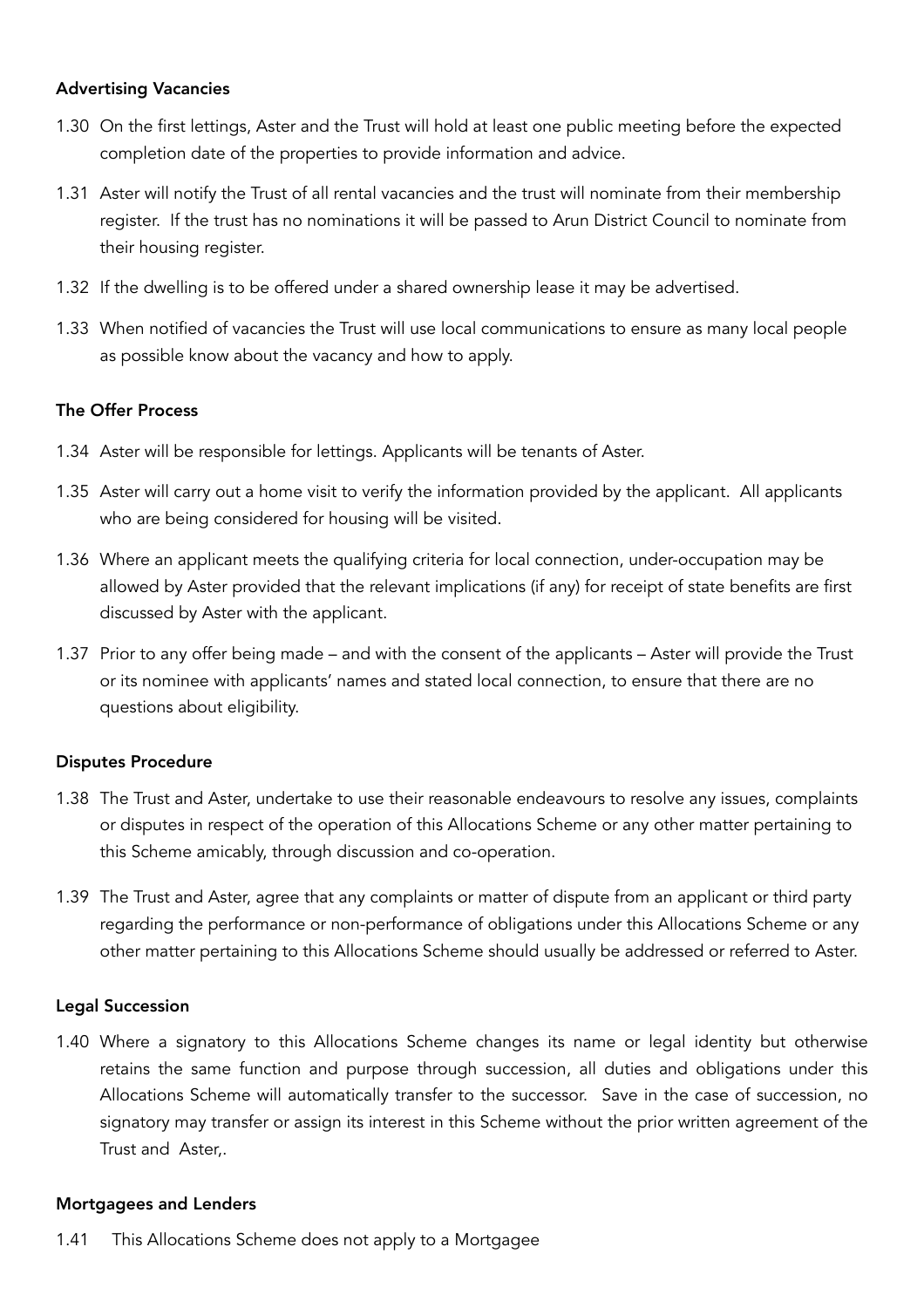### Variation

1.42 This Allocations Scheme and its provisions shall only be capable of amendment by a document in writing executed by the Trust and Aster.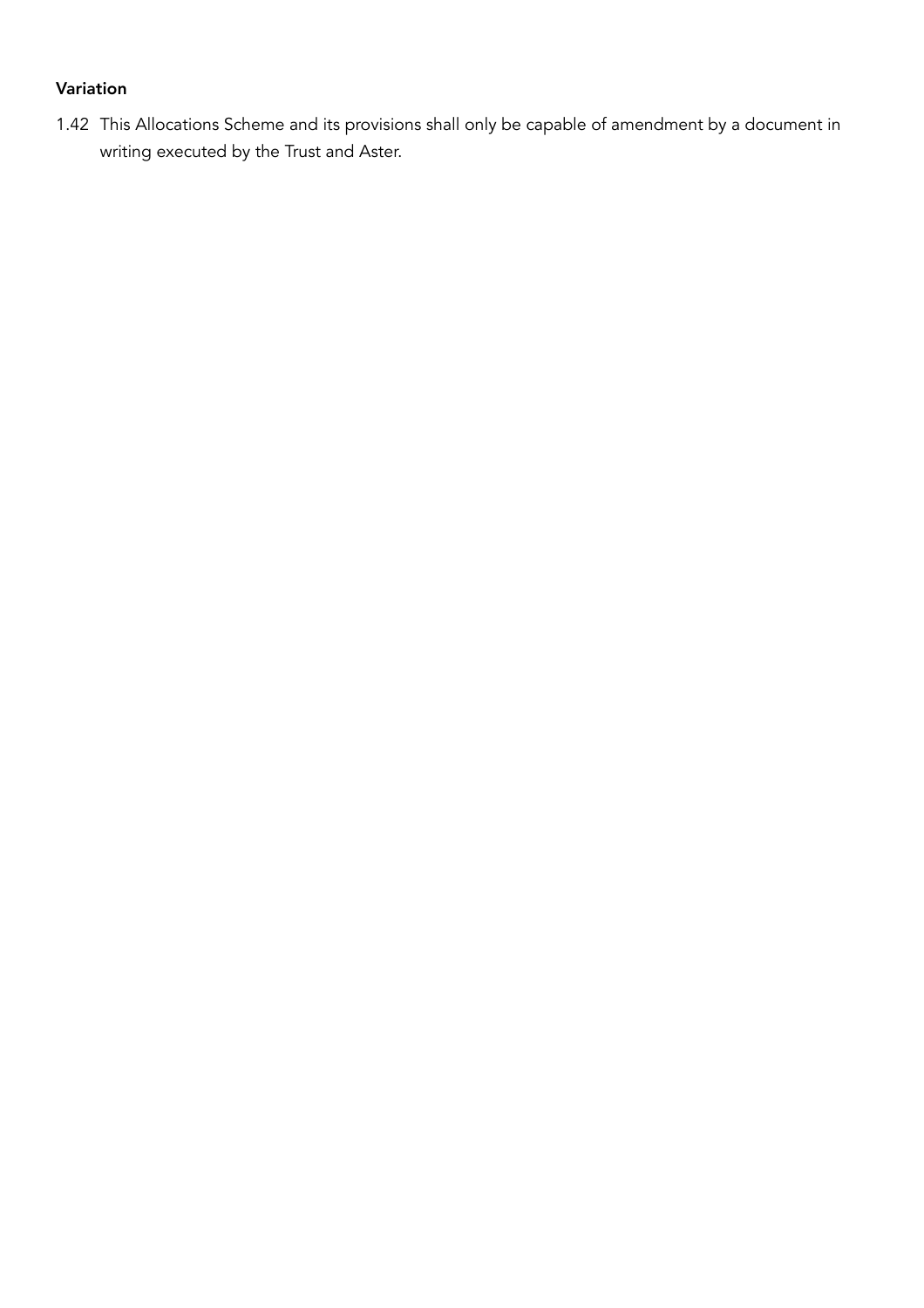## Appendix One

Band A

| Band<br>code   | <b>Criteria</b>                                | <b>Definition</b>                                                                                                                                                                                                                                                                                                                                                                                                                                                                                                                          | <b>Bidding requirement</b>                                                                                                                                                                                                                                                                                   |
|----------------|------------------------------------------------|--------------------------------------------------------------------------------------------------------------------------------------------------------------------------------------------------------------------------------------------------------------------------------------------------------------------------------------------------------------------------------------------------------------------------------------------------------------------------------------------------------------------------------------------|--------------------------------------------------------------------------------------------------------------------------------------------------------------------------------------------------------------------------------------------------------------------------------------------------------------|
| A1             | Medical A                                      | The current housing conditions are having a<br>serious or debilitating impact on a member<br>of the household who has an emergency or<br>life-threatening condition and it is<br>essential to rectify the situation urgently.<br>The emergency or life-threatening condition;<br>and the serious or debilitating impact of the<br>current accommodation; and an explanation<br>of how this will be rectified or significantly<br>improved in alternative suitable<br>accommodation, must all be confirmed by a<br>healthcare professional. | The Council will override the choice<br>based lettings process to make a<br>reasonable direct allocation of suitable<br>alternative accommodation.<br>If this allocation is refused, the priority<br>of the case will be reviewed and may<br>be down-banded or removed from the<br>housing register.         |
| A <sub>2</sub> | Under-occupying 1+<br>bedroom                  | Applicants living in Council or Registered<br>Provider accommodation within the Arun<br>District who are under-occupying one or<br>more bedrooms.                                                                                                                                                                                                                                                                                                                                                                                          | No required timescale for bidding.                                                                                                                                                                                                                                                                           |
| A <sub>3</sub> | <b>Disabled</b><br>adaptations                 | Applicants releasing an adapted property or<br>to make best use of adapted stock where the<br>tenant does not require adaptations.                                                                                                                                                                                                                                                                                                                                                                                                         | No required timescale for bidding.                                                                                                                                                                                                                                                                           |
| A4             | Successors                                     | Statutory and non-statutory successors living<br>in Arun District Council properties, where the<br>Council has agreed to rehouse an applicant<br>to more suitable accommodation than that<br>currently occupied by the applicant, as<br>authorized by the Housing Services<br>Manager.                                                                                                                                                                                                                                                     | Applicants required to bid within 12<br>weeks of being placed in Band A.<br>However, the Council may override<br>the choice based lettings process to<br>make a reasonable direct allocation of<br>suitable alternative accommodation.                                                                       |
| A <sub>5</sub> | Fixed term tenants                             | Applicants who have a fixed term tenancy<br>with Arun District Council, where the fixed<br>term is due to expire, and the current<br>property is not the right size for the<br>household or contains disabled adaptations<br>which are no longer required.                                                                                                                                                                                                                                                                                 | Where an applicant fails to bid<br>successfully for an alternative<br>property within 6 months of being<br>instructed to do so, the Council will<br>make one offer of suitable alternative<br>accommodation, on a fixed term<br>tenancy.                                                                     |
| A6             | Decant                                         | Arun District Council transfer applicants<br>needing temporary rehousing where the<br>property is imminently required for essential<br>works and the tenant cannot remain in the<br>property.                                                                                                                                                                                                                                                                                                                                              | The Council will override the choice<br>based lettings bidding process to<br>make a reasonable direct allocation of<br>suitable alternative accommodation.                                                                                                                                                   |
| A7             | Overcrowding<br>Notice or Prohibition<br>Order | An Overcrowding Notice or Prohibition Order<br>has been served by the Council's Private<br>Sector Housing Section as a result of<br>overcrowding; or disrepair; and where there<br>is an imminent risk to the household; or it<br>would be impossible to remain in the<br>property whilst remedial works are carried<br>out.                                                                                                                                                                                                               | The Council will override the choice<br>based lettings process to make a<br>reasonable direct allocation of suitable<br>alternative accommodation. This may<br>include an offer of suitable<br>accommodation in the private rented<br>sector, which will discharge the<br>Council's main unintentional duty. |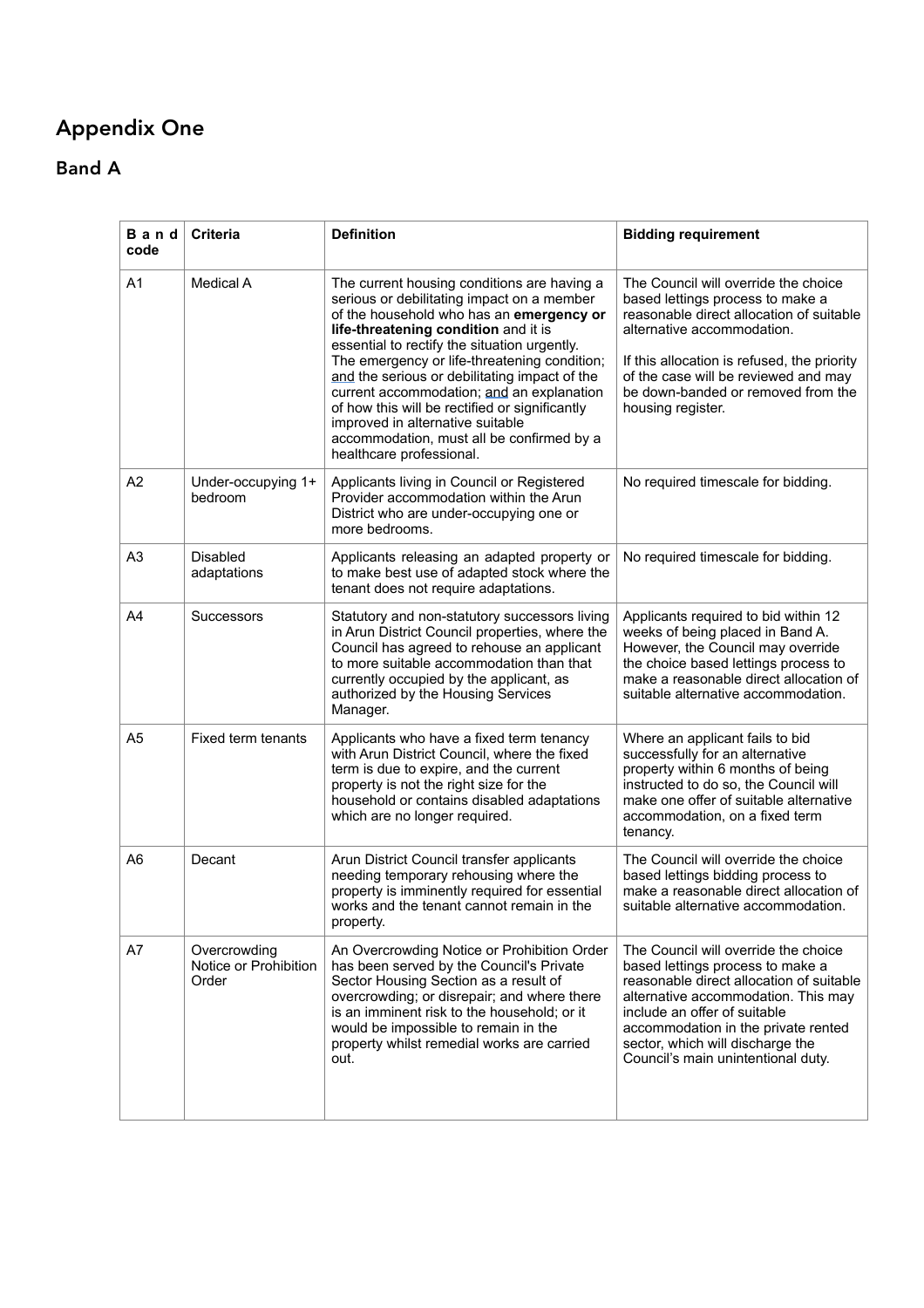| A8             | <b>Emergency priority</b>                                                                                  | Severe housing need for exceptional<br>circumstances, in crisis situations which<br>warrant emergency priority as agreed by the<br>Housing Services Manager. This excludes<br>homeless applicants to whom the Council<br>has a duty under Part 7 of the Housing Act<br>1996 (as amended by the Homelessness Act<br>$2002$ ).                                                                                                                                                                                                                                                                                                                                                   | The Council will override the choice<br>based lettings process to make a<br>reasonable direct allocation of suitable<br>alternative accommodation. |
|----------------|------------------------------------------------------------------------------------------------------------|--------------------------------------------------------------------------------------------------------------------------------------------------------------------------------------------------------------------------------------------------------------------------------------------------------------------------------------------------------------------------------------------------------------------------------------------------------------------------------------------------------------------------------------------------------------------------------------------------------------------------------------------------------------------------------|----------------------------------------------------------------------------------------------------------------------------------------------------|
| A <sub>9</sub> | Additional priority<br>for ex Armed Forces<br>personnel, where<br>the assessed need<br>falls within Band B | The following categories will be awarded<br>one Band higher priority than their assessed<br>need:<br>-former members of the Regular Forces;<br>-serving members of the Regular Forces<br>who need to move because of a serious<br>injury, medical condition or disability<br>sustained as a result of their service;<br>-bereaved spouses and civil partners of<br>members of the Regular Forces leaving<br>Services Family Accommodation following<br>the death of their spouse or partner;<br>-serving or former members of the Reserve<br>Forces who need to move because of a<br>serious injury, medical condition or disability<br>sustained as a result of their service | No required timescale for bidding.                                                                                                                 |

#### Band B

| Band<br>code | <b>Criteria</b> | <b>Definition</b>                                                                                                                                                                                                                                                                                                                                                                                                                                                                                                                                                                                                                                                                                                                                                    | <b>Bidding requirement</b>                                                                                                                                                                                                                                                                                                                             |
|--------------|-----------------|----------------------------------------------------------------------------------------------------------------------------------------------------------------------------------------------------------------------------------------------------------------------------------------------------------------------------------------------------------------------------------------------------------------------------------------------------------------------------------------------------------------------------------------------------------------------------------------------------------------------------------------------------------------------------------------------------------------------------------------------------------------------|--------------------------------------------------------------------------------------------------------------------------------------------------------------------------------------------------------------------------------------------------------------------------------------------------------------------------------------------------------|
| <b>B1</b>    | Medical B       | The current housing conditions are having a<br>significant adverse effect on the medical<br>condition or learning difficulties or care<br>needs of a member of the household: and<br>there is evidence that the condition will be<br>significantly worsened over a period of time<br>in the current accommodation: and there is<br>evidence that this will be rectified or<br>significantly improved by alternative suitable<br>accommodation.<br>The medical condition, learning difficulty, or<br>care need; and the significant adverse effect<br>of the current accommodation; and an<br>explanation of how this will be rectified or<br>significantly improved in alternative suitable<br>accommodation, must all be confirmed by a<br>healthcare professional. | Where an applicant fails to bid<br>successfully within 3 months, the<br>priority of the case will be reviewed,<br>which may result in down-banding or<br>the removal of the application.<br>However, the Council may override<br>the choice based lettings process to<br>make a reasonable direct allocation of<br>suitable alternative accommodation. |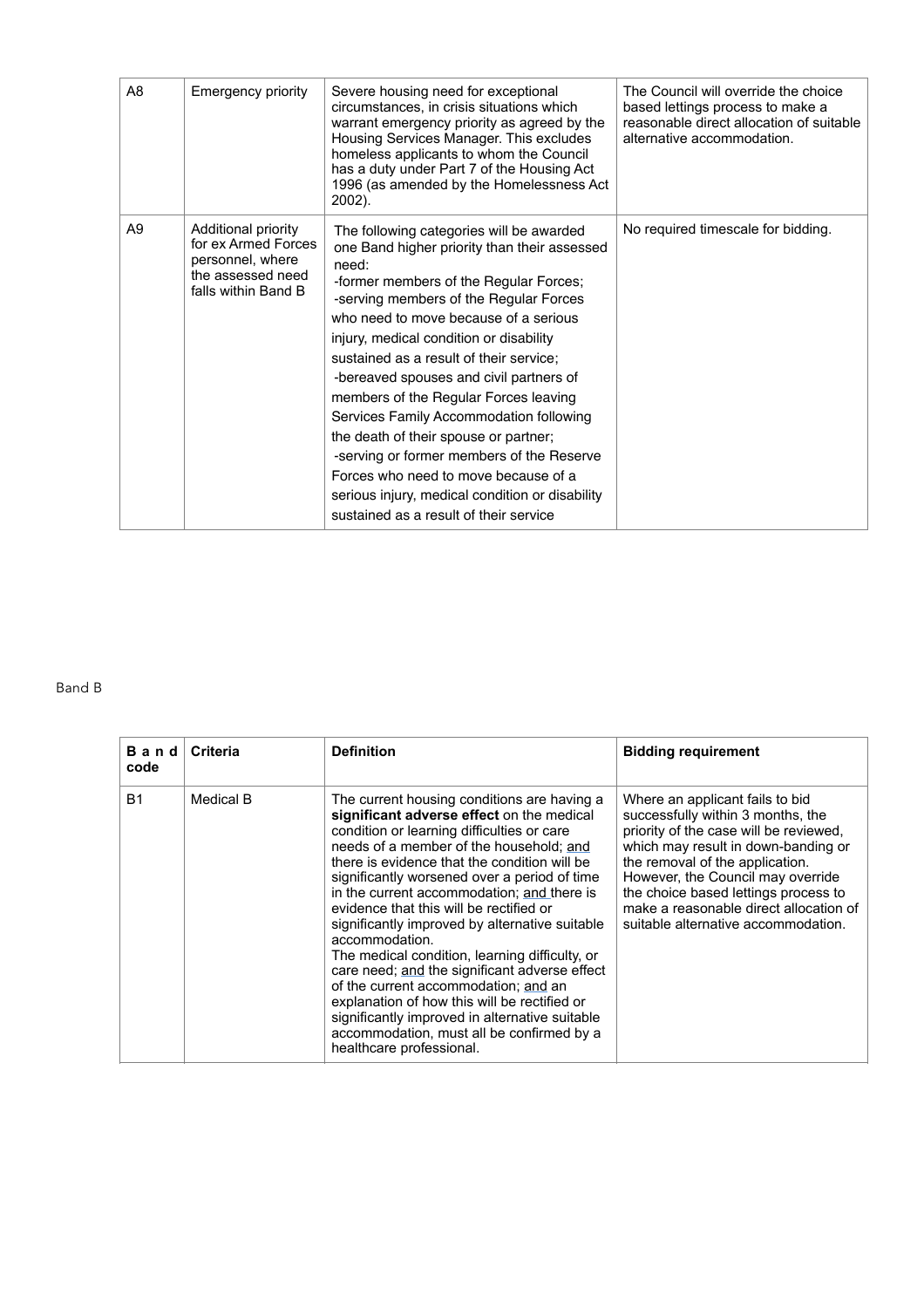| B <sub>2</sub> | Homeless (making<br>own arrangements)                                       | Homeless households owed the main<br>(unintentional) duty by Arun District Council,<br>and making their own temporary<br>arrangements. Main unintentional duty is<br>defined as in Section 193 Part 7 of the<br>Housing Act 1996 (as amended by the<br>Homelessness Act 2002 and the<br>Homelessness Reduction Act 2017).                                                                                                                                                                                                                                                                                                                                               | For homeless applicants making their<br>own housing arrangements while<br>bidding for permanent<br>accommodation: no required<br>timescale for bidding.<br>The Council may make a reasonable<br>direct allocation of suitable alternative<br>accommodation.                                                                                                                                                                                                                                          |
|----------------|-----------------------------------------------------------------------------|-------------------------------------------------------------------------------------------------------------------------------------------------------------------------------------------------------------------------------------------------------------------------------------------------------------------------------------------------------------------------------------------------------------------------------------------------------------------------------------------------------------------------------------------------------------------------------------------------------------------------------------------------------------------------|------------------------------------------------------------------------------------------------------------------------------------------------------------------------------------------------------------------------------------------------------------------------------------------------------------------------------------------------------------------------------------------------------------------------------------------------------------------------------------------------------|
|                |                                                                             | Priority B2 includes homeless applicants<br>owed the main (unintentional) duty by Arun<br>District Council, who qualify for a<br>'reasonable preference' as per the Housing<br>Act 1996, Part 6 and the Homelessness<br>Reduction Act 2017, and to whom the local<br>connection criteria of the allocations scheme<br>do not apply.                                                                                                                                                                                                                                                                                                                                     | This may include an offer of suitable<br>accommodation in the private rented<br>sector, which will discharge the<br>Council's main unintentional duty.                                                                                                                                                                                                                                                                                                                                               |
| B <sub>3</sub> | Homeless (owed the<br>main duty)                                            | Homeless households owed the main<br>(unintentional) duty by Arun District Council,<br>and placed in emergency or temporary<br>accommodation. Main unintentional duty is<br>defined as in Section 193 Part 7 of the<br>Housing Act 1996 (as amended by the<br>Homelessness Act 2002 and the<br>Homelessness Reduction Act 2017).<br>Priority B3 includes homeless applicants<br>owed the main (unintentional) duty by Arun<br>District Council, who qualify for a<br>'reasonable preference' as per the Housing<br>Act 1996, Part 6 and the Homelessness<br>Reduction Act 2017, and to whom the local<br>connection criteria of the allocations scheme<br>do not apply. | For homeless applicants placed in<br>emergency or temporary<br>accommodation: the Council will make<br>a reasonable direct allocation of<br>suitable alternative accommodation.<br>This may include an offer of suitable<br>accommodation in the private rented<br>sector, which will discharge the<br>Council's main unintentional duty.                                                                                                                                                            |
| B4             | Returning homeless<br>after accommodated<br>in the private rented<br>sector | Previously homeless households<br>accommodated in the private rented sector<br>(which discharged Arun District Council's<br>main unintentional duty) who have become<br>unintentionally homeless again within 2<br>years. Main unintentional duty is defined as<br>in Section 193 Part 7 of the Housing Act<br>1996 (as amended by the Homelessness Act<br>2002 and the Homelessness Reduction Act<br>2017).<br>In these cases, the local connection criteria<br>of the allocations scheme do not apply.                                                                                                                                                                | For homeless applicants making their<br>own housing arrangements while<br>bidding for permanent<br>accommodation: no required<br>timescale for bidding.<br>For homeless applicants placed in<br>emergency or temporary<br>accommodation: the Council will make<br>a reasonable direct allocation of<br>suitable alternative accommodation.<br>This may include an offer of suitable<br>accommodation in the private rented<br>sector, which will discharge the<br>Council's main unintentional duty. |
| B5             | Lacking rooms                                                               | Applicants with dependent children lacking 1<br>bedroom and lacking kitchen or bathroom; or<br>sharing kitchen or bathroom with non-family<br>members (as defined by S.113 Housing Act<br>1985); or lacking 2 bedrooms. This excludes<br>households in interim or temporary<br>accommodation provided by Arun District<br>Council                                                                                                                                                                                                                                                                                                                                       | No required timescale for bidding                                                                                                                                                                                                                                                                                                                                                                                                                                                                    |
| B6             | Fostering or<br>adoption                                                    | To enable fostering or adoption where an<br>assessed need and an agreement has been<br>reached between Social Services and the<br>Housing Services Manager to provide<br>permanent accommodation prior to any<br>placement taking place                                                                                                                                                                                                                                                                                                                                                                                                                                 | No required timescale for bidding                                                                                                                                                                                                                                                                                                                                                                                                                                                                    |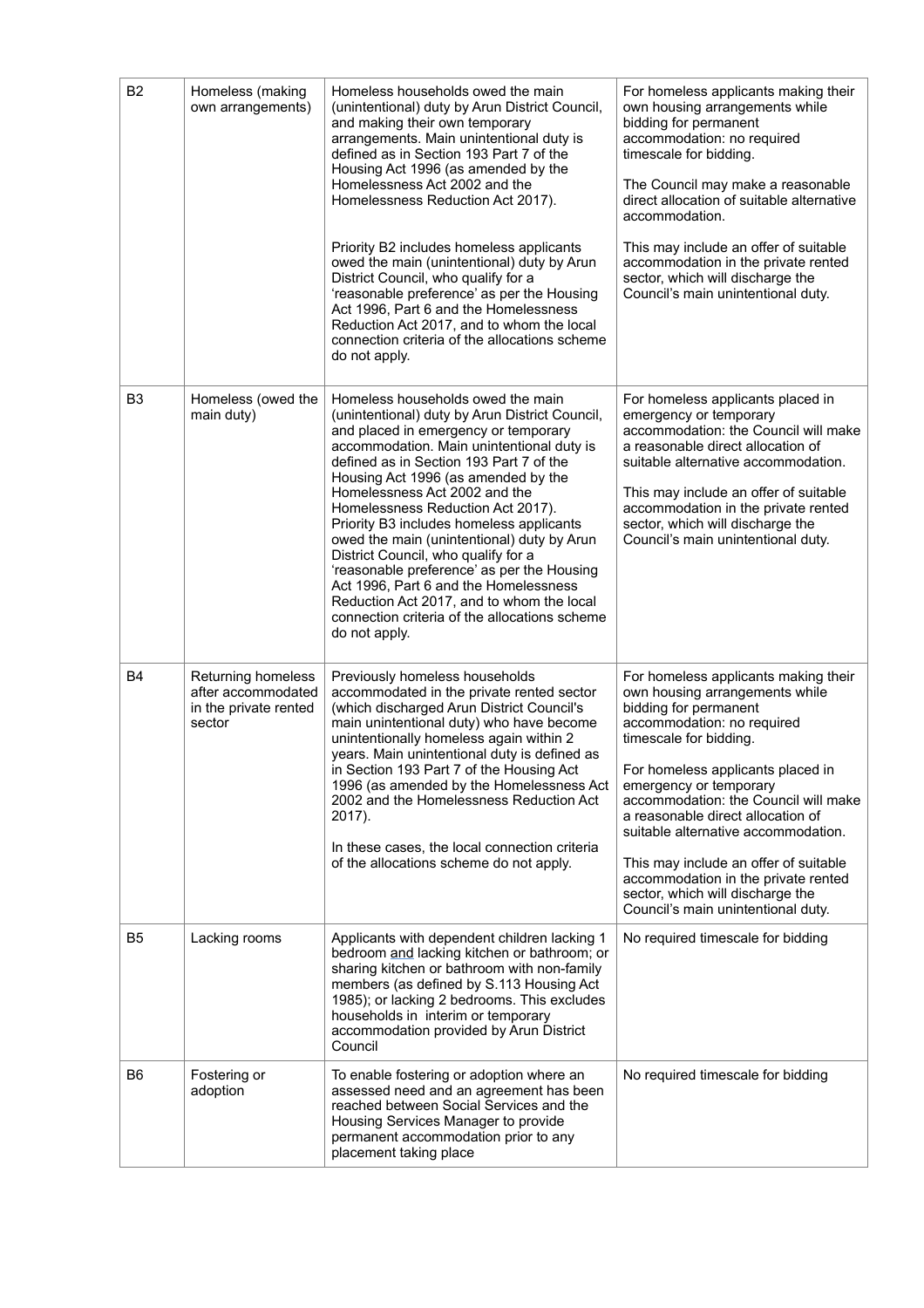| B7             | Returning from<br>institution                                                                              | Applicants who were previously tenants of<br>Arun District Council, who are returning from<br>institutions, when a housing commitment<br>was made in order to secure the<br>relinquishment of the Council tenancy on<br>entering the institution                                                                                                                                                                                                                                                                                                                                                                                                                               | No required timescale for bidding.<br>However, the Council may override<br>the choice based lettings bidding<br>process to make a reasonable direct<br>allocation of suitable alternative<br>accommodation. |
|----------------|------------------------------------------------------------------------------------------------------------|--------------------------------------------------------------------------------------------------------------------------------------------------------------------------------------------------------------------------------------------------------------------------------------------------------------------------------------------------------------------------------------------------------------------------------------------------------------------------------------------------------------------------------------------------------------------------------------------------------------------------------------------------------------------------------|-------------------------------------------------------------------------------------------------------------------------------------------------------------------------------------------------------------|
| B <sub>8</sub> | From care or<br>supported housing                                                                          | Applicants moving on from care or supported<br>housing, as authorised by the Housing<br>Services Manager                                                                                                                                                                                                                                                                                                                                                                                                                                                                                                                                                                       | No required timescale for bidding                                                                                                                                                                           |
| B <sub>9</sub> | Additional priority for<br>ex Armed Forces<br>personnel, where<br>the assessed need<br>falls within Band C | The following categories will be awarded<br>one Band higher priority than their assessed<br>need:<br>-former members of the Regular Forces;<br>-serving members of the Regular Forces<br>who need to move because of a serious<br>injury, medical condition or disability<br>sustained as a result of their service;<br>-bereaved spouses and civil partners of<br>members of the Regular Forces leaving<br>Services Family Accommodation following<br>the death of their spouse or partner;<br>-serving or former members of the Reserve<br>Forces who need to move because of a<br>serious injury, medical condition or disability<br>sustained as a result of their service | No required timescale for bidding.                                                                                                                                                                          |

#### Band C

| Band<br>code   | Criteria  | <b>Definition</b>                                                                                                                                                                                                                                                                                                                                                                                                                                                                                                                                                                      | <b>Bidding requirement</b>                                                                                                                                                                                                                                                                                                             |
|----------------|-----------|----------------------------------------------------------------------------------------------------------------------------------------------------------------------------------------------------------------------------------------------------------------------------------------------------------------------------------------------------------------------------------------------------------------------------------------------------------------------------------------------------------------------------------------------------------------------------------------|----------------------------------------------------------------------------------------------------------------------------------------------------------------------------------------------------------------------------------------------------------------------------------------------------------------------------------------|
| C <sub>1</sub> | Medical C | The current housing conditions have a<br>negative impact on the medical condition or<br>learning difficulties of a member of the<br>household; and either the condition, or the<br>person's ability to cope with it, is likely to be<br>improved by alternative suitable<br>accommodation.<br>Priority C1 includes applicants who qualify<br>for a 'reasonable preference' on medical or<br>welfare grounds, as per the Housing Act<br>1996, Part 6 and the Homelessness<br>Reduction Act 2017, and to whom the local<br>connection criteria of the allocation scheme<br>do not apply. | Where an applicant fails to bid<br>successfully within 3 months, the<br>priority of the case will be reviewed,<br>which may result in the removal of the<br>application. However, the Council may<br>override the choice based lettings<br>process to make a reasonable direct<br>allocation of suitable alternative<br>accommodation. |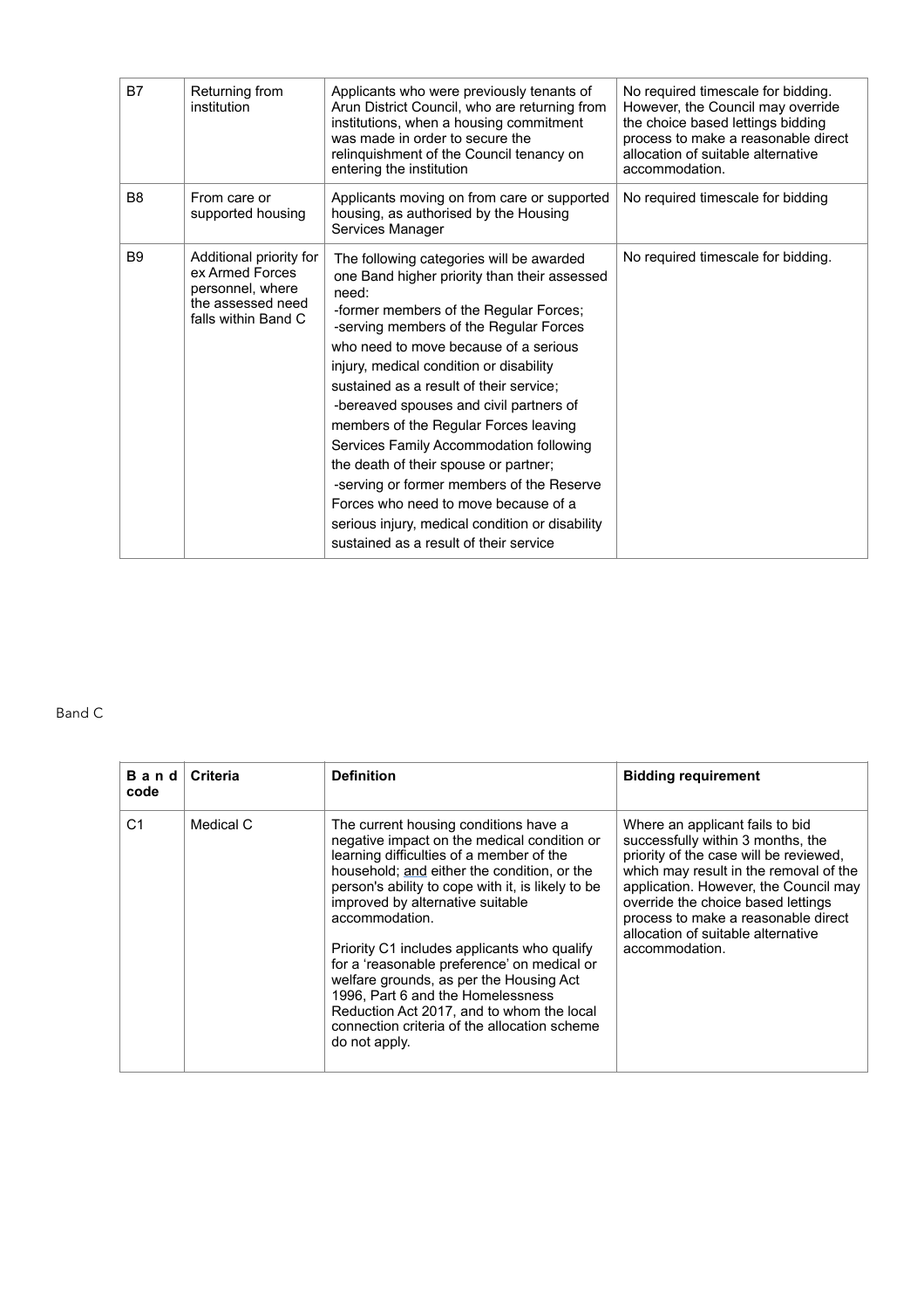| C <sub>2</sub> | Threatened with<br>homelessness or<br>homeless<br>(Prevention & Relief<br>stages) | Applicants who are defined as threatened<br>with homelessness or homeless under Part<br>7 of the Housing Act 1996 (as amended by<br>the Homelessness Act 2002 and the<br>Homelessness Reduction Act 2017), prior to<br>the main (unintentional) homelessness duty<br>being determined.<br>Priority C2 includes homeless applicants<br>who qualify for a 'reasonable preference' as<br>per the Housing Act 1996, Part 6 and the<br>Homelessness Reduction Act 2017, and to<br>whom the local connection criteria of the<br>allocations scheme do not apply. | No required timescale for bidding.<br>The Council may make a reasonable<br>direct allocation of suitable alternative<br>accommodation.<br>This may include an offer of suitable<br>accommodation in the private rented<br>sector, which will discharge the<br>Council's main unintentional duty.                                                                                                |
|----------------|-----------------------------------------------------------------------------------|------------------------------------------------------------------------------------------------------------------------------------------------------------------------------------------------------------------------------------------------------------------------------------------------------------------------------------------------------------------------------------------------------------------------------------------------------------------------------------------------------------------------------------------------------------|-------------------------------------------------------------------------------------------------------------------------------------------------------------------------------------------------------------------------------------------------------------------------------------------------------------------------------------------------------------------------------------------------|
| C <sub>3</sub> | Lacking 1 bedroom                                                                 | Households lacking one bedroom.                                                                                                                                                                                                                                                                                                                                                                                                                                                                                                                            | No required timescale for bidding.                                                                                                                                                                                                                                                                                                                                                              |
| C <sub>4</sub> | Sharing kitchen/<br>bathroom with<br>family members                               | Applicants with dependent children living<br>with, and sharing a kitchen or bathroom with,<br>family members (as defined by S.113<br>Housing Act 1985) who are not part of the<br>immediate household and not part of the<br>housing application . This excludes<br>households in interim or temporary<br>accommodation provided by Arun District<br>Council.                                                                                                                                                                                              | No required timescale for bidding.                                                                                                                                                                                                                                                                                                                                                              |
| C <sub>5</sub> | Management<br>transfer                                                            | Applicants living in Arun District Council<br>accommodation requiring a transfer to<br>properties of the same size & type for<br>significant reasons, as agreed by the<br>Housing Services Manager.                                                                                                                                                                                                                                                                                                                                                        | No required timescale for bidding.<br>However, the Council may override<br>the choice based lettings bidding<br>process to make a reasonable direct<br>allocation of suitable alternative<br>accommodation. Where such direct<br>allocations are refused, the Council<br>will review the priority of the case and<br>consider removal of the priority and<br>removal from the housing register. |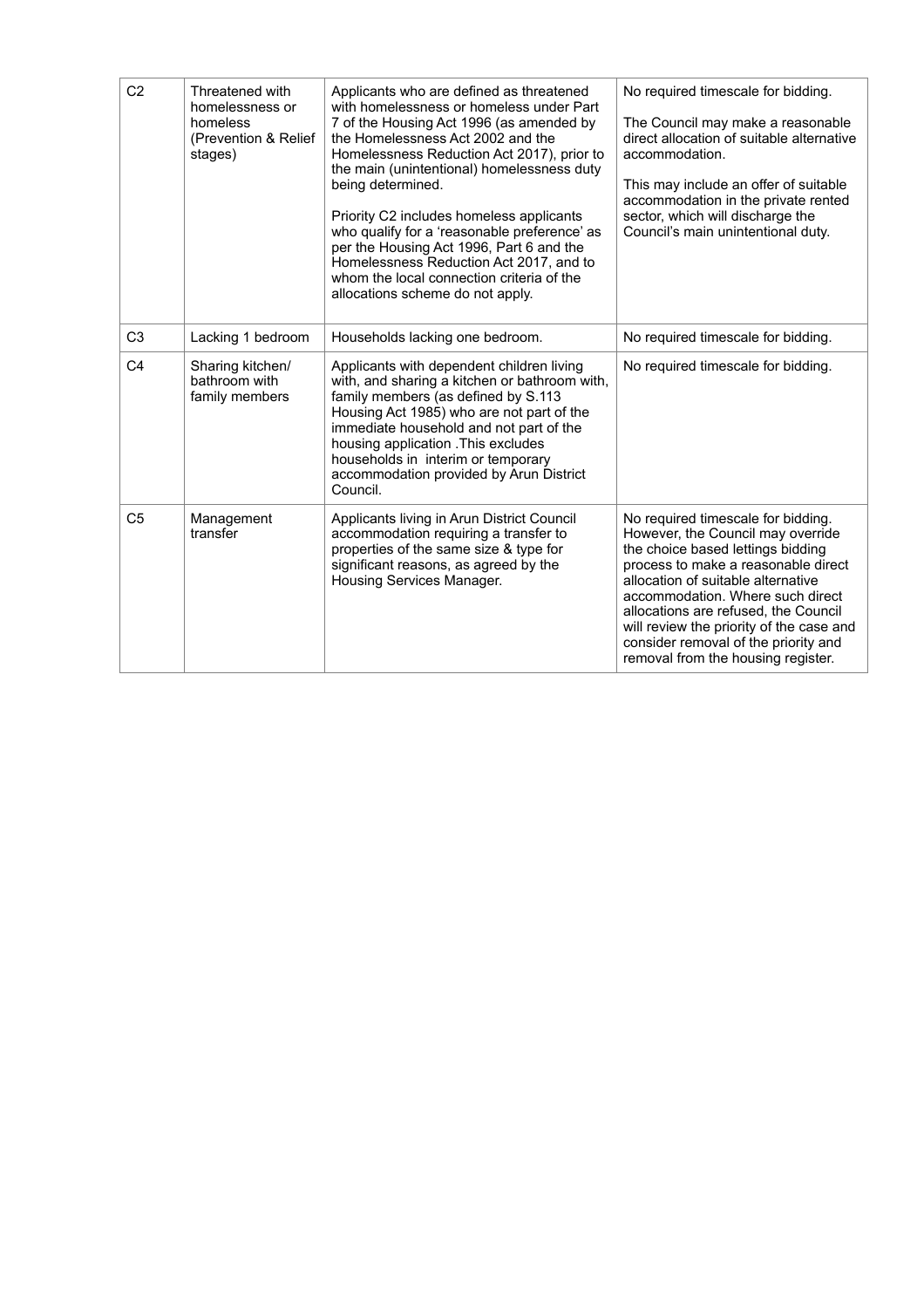| C6 | Give or receive<br>support; or to take<br>up employment | Applicants who need to move to a particular<br>area within Arun to give support, which<br>cannot be met by others; or to receive<br>support or specialised medical treatment,<br>which is not available in the current location;<br>and where failure to meet that need would<br>cause hardship; and where the distance<br>from the applicant's current location is<br>significantly impacting on the ability to<br>deliver or receive that support. The housing<br>need within Arun to be confirmed by a<br>healthcare professional or other statutory<br>agency.<br>Existing social housing tenants who need to<br>move into Arun, or to a particular area within<br>Arun, for permanent employment and who<br>cannot fulfil their contract of employment in<br>their current accommodation after making<br>reasonable adjustments.<br>Before applying to the Arun housing register,<br>applicants must make reasonable<br>adjustments in order to remain in their<br>current accommodation when taking up new<br>employment. These may include arranging<br>transport to work or organizing the care of<br>dependents. Band C6 will only apply when<br>the employment cannot be fulfilled, even<br>after making such adjustments.<br>Applicants will need to provide proof of their<br>current social tenancy, their employment<br>start date and work location and to<br>demonstrate why reasonable adjustments<br>are not possible.<br>Priority C6 includes applicants who: i) qualify<br>for a 'reasonable preference', as per the<br>Housing Act 1996, Part 6 and the<br>Homelessness Reduction Act 2017;or<br>ii) need to move for employment reasons, as<br>per the Qualification Criteria for Right to<br>Move Regulations 2015;and<br>iii) to whom the local connection criteria of<br>the allocation scheme do not apply. | No required timescale for bidding.<br>The Council may make a reasonable<br>direct allocation of suitable alternative<br>accommodation.<br>This may include an offer of suitable<br>accommodation in the private rented<br>sector, which will discharge the<br>Council's main unintentional duty. |
|----|---------------------------------------------------------|---------------------------------------------------------------------------------------------------------------------------------------------------------------------------------------------------------------------------------------------------------------------------------------------------------------------------------------------------------------------------------------------------------------------------------------------------------------------------------------------------------------------------------------------------------------------------------------------------------------------------------------------------------------------------------------------------------------------------------------------------------------------------------------------------------------------------------------------------------------------------------------------------------------------------------------------------------------------------------------------------------------------------------------------------------------------------------------------------------------------------------------------------------------------------------------------------------------------------------------------------------------------------------------------------------------------------------------------------------------------------------------------------------------------------------------------------------------------------------------------------------------------------------------------------------------------------------------------------------------------------------------------------------------------------------------------------------------------------------------------------------------------------------------------------------------------------------------|--------------------------------------------------------------------------------------------------------------------------------------------------------------------------------------------------------------------------------------------------------------------------------------------------|
| C7 | Sheltered                                               | Applicants for sheltered housing where there<br>is no higher housing need.                                                                                                                                                                                                                                                                                                                                                                                                                                                                                                                                                                                                                                                                                                                                                                                                                                                                                                                                                                                                                                                                                                                                                                                                                                                                                                                                                                                                                                                                                                                                                                                                                                                                                                                                                            | No required timescale for bidding                                                                                                                                                                                                                                                                |